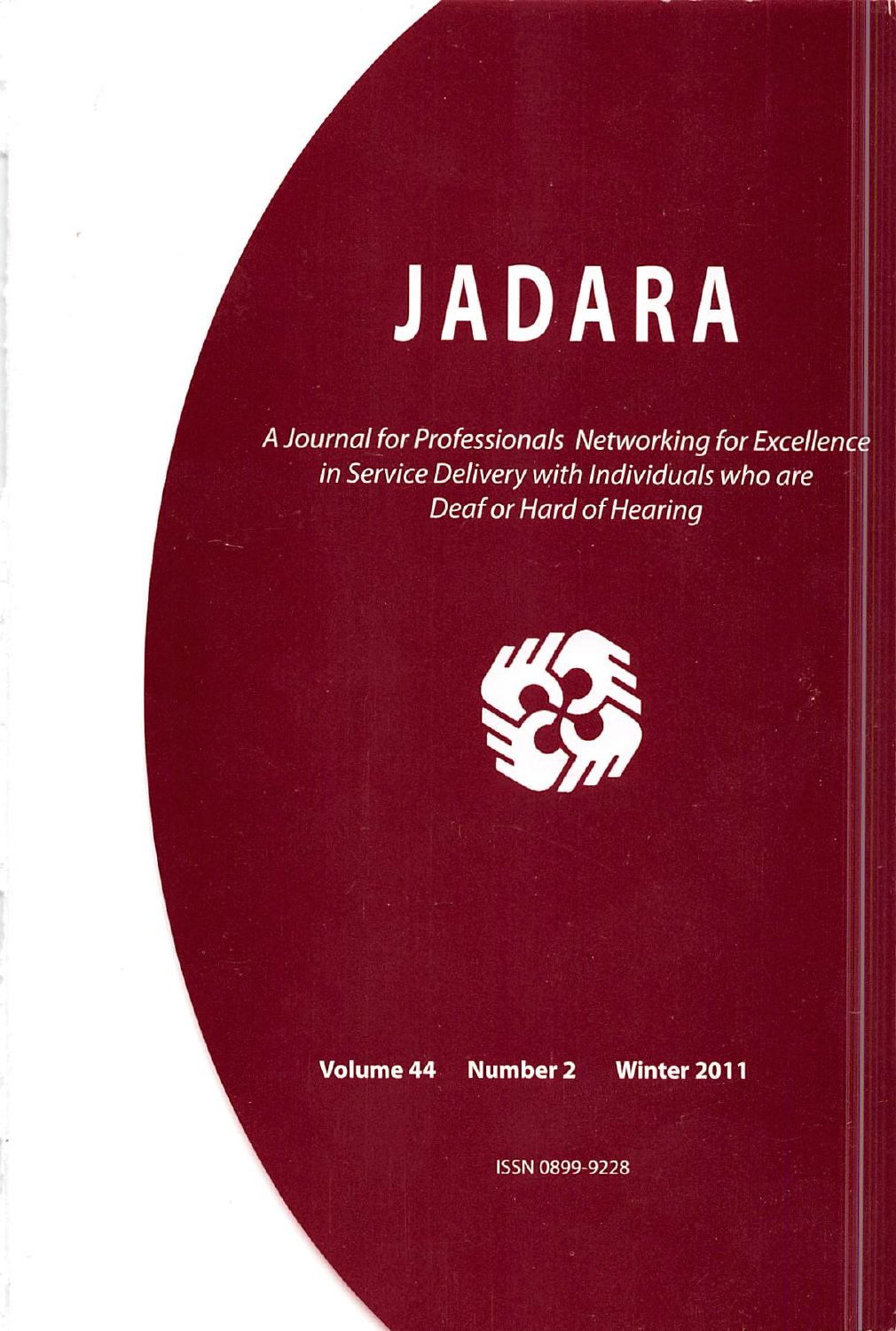

## The official publication of ADARA

A Journal for Professionals Networking for Excellence in Service Delivery with Individuals who are Deaf or Hard of Hearing

> Senior Editor David M. Feldman, Barry University

### Editorial Review Board

Carol Carman University of Houston - Clear Lake

Lawrence H. Pick Gallaudet University

Steven Hardy-Braz Farmville, NC

Shawn P. Saladin The University of Texas - Pan American

Denise Kavin PEPNet-Northeast

Irene Leigh Gallaudet University

Gabriel 1. Lomas Western Connecticut State University

Steven R. Sligar East Carolina University

McCay Vernon South Ponte Vedra Beach, FL